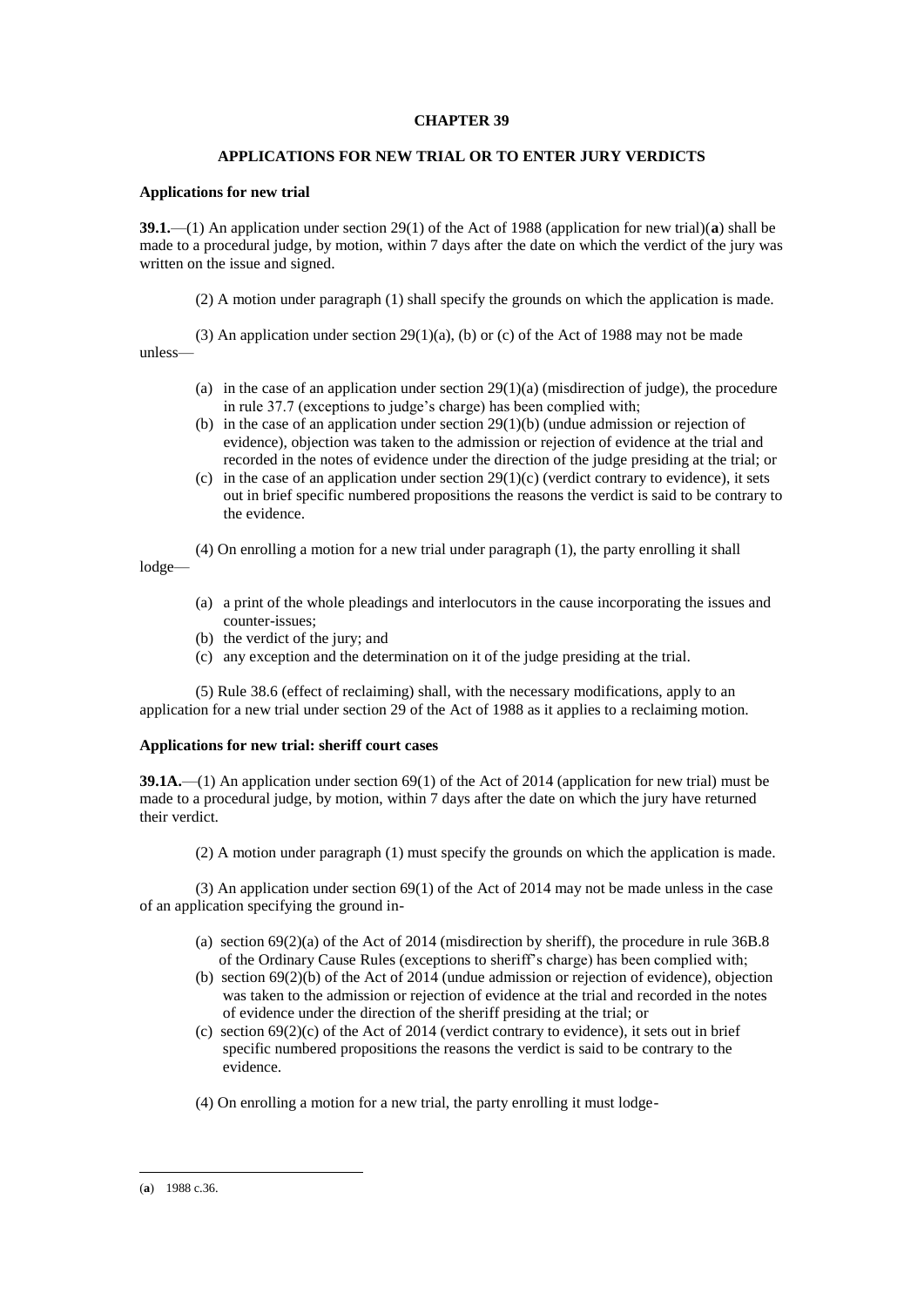- (a) a print of the whole pleadings and interlocutors in the cause incorporating the issues and counter-issues;
- (b) the verdict of the jury; and
- (c) any exception and the determination on it of the sheriff presiding at the trial.
- (5) In this rule-

"The Ordinary Cause Rules" means the Ordinary Cause Rules in Schedule 1 to the Sheriff Courts (Scotland) Act 1907.

#### **Applications out of time**

**39.2.**—(1) A procedural judge may, on an application made in accordance with paragraph (2), allow an application for a new trial under section 29(1) of the Act of 1988 or section 69(1) of the Act of 2014 to be received outwith the period specified in rule 39.1(1) or rule 39.1A(1) and to proceed out of time on such conditions as to expenses or otherwise as the procedural judge thinks fit.

(2) An application under paragraph (1) shall be made by motion included in the motion made under rule 39.1(1) or rule 39.1A.

#### **Objections to the competency of application**

**39.3.**—(1) Any party other than the applicant may object to the competency of an application for a new trial under section 29(1) of the Act of 1988 or section 69(1) of the Act of 2014 by—

- (a) lodging in process; and
- (b) serving on the applicant,

a note of objection in Form 39.3.

(2) A note of objection may be lodged only within the period of 7 days after the date on which the motion under rule 39.1(1) was enrolled.

(3) Where a note of objection is lodged, the Keeper of the Rolls shall—

- (a) allocate a diet for a hearing before a procedural judge; and
- (b) intimate the date and time of that diet to the parties.

(4) Each party shall, within the period of 7 days after the date on which a note of objection is lodged–

- (a) lodge in process; and
- (b) serve on the other party,

a note of argument giving fair notice of the submissions which the party intends to make as to competency.

(5) At the hearing allocated under paragraph (3), the procedural judge may—

- (a) refuse the application for a new trial as incompetent;
- (b) direct that the application for a new trial is to proceed as if the note of objection had not been lodged or the question not been referred, whether under reservation of the question of competency or having found the application to be competent; or
- (c) refer the question of competency to a bench of three or more judges;

and he may make such order as to expenses or otherwise as he thinks fit.

(6) Where a procedural judge refers a question of competency under paragraph  $(5)(c)$ , the cause shall be put out for a hearing in the Single Bills before a Division of the Inner House comprising three or more judges.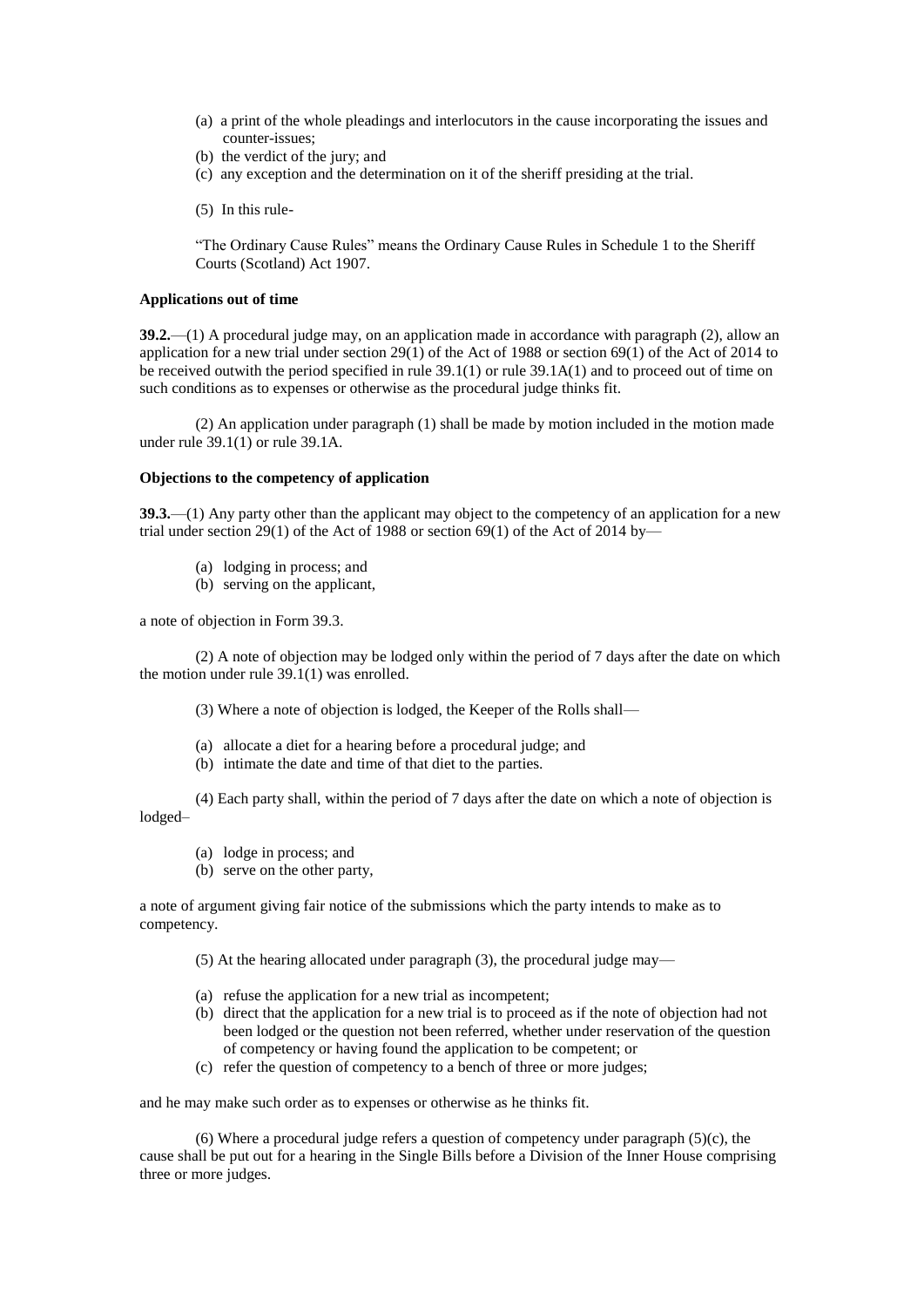- (7) At the hearing in the Single Bills arranged under paragraph (6), the Inner House may—
- (a) dispose of the objection to competency;
- (b) appoint the cause to the Summar Roll for a hearing on the objection; or
- (c) reserve the objection for hearing with the merits.

# **Timetable in application for a new trial**

**39.4.**—(1) The Keeper of the Rolls shall—

- (a) issue a timetable in Form 39.4, calculated by reference to such periods as are specified in this Chapter and such other periods as may be specified from time to time by the Lord President, stating the date by which the parties shall comply with the procedural steps listed in paragraph (2) and the date and time of the hearing allocated in terms of subparagraph (b) of this paragraph; and
- (b) allocate a diet for a procedural hearing in relation to the application for a new trial, to follow on completion of the procedural steps listed in paragraph (2).
- (2) The procedural steps are—
- (a) the lodging of any appendices to the documents mentioned in rule 39.1(4) or, as the case may be, the giving of notice that the applicant does not intend to lodge any appendices;
- (aa) the lodging of any appendices to the documents mentioned in rule 39.1A(4) or, as the case may be, the giving of notice that the applicant does not intend to lodge any appendices;
- (b) the lodging of any notes of argument; and
- (c) the lodging of estimates of the length of any hearing required to dispose of the application for a new trial.
- (3) The Keeper of the Rolls shall take the steps mentioned in paragraph (1)—
- (a) where no note of objection has been lodged within the period mentioned in rule 39.3(2), within 7 days of the expiry of that period;
- (b) where a procedural judge has made a direction under rule 39.3(5)(b), within 7 days after the date that direction was made; or
- (c) where a question of competency has been referred to a bench of three or more judges and—
	- (i) an interlocutor has been pronounced sustaining the competency of the application for a new trial under rule 39.3(7)(a) or following a Summar Roll hearing under rule  $39.3(7)(b)$ , or
	- (ii) an interlocutor has been pronounced under rule  $39.3(7)(c)$ ,

within 7 days after the date of that interlocutor.

#### **Sist or variation of timetable in application for a new trial**

**39.5.**—(1) An application for a new trial may be sisted or the timetable may be varied on the application by motion of any party.

(2) An application under paragraph (1) shall be—

- (a) placed before a procedural judge; and
- (b) granted only on special cause shown.

(3) The procedural judge before whom an application under paragraph (1) is placed may—

- (a) determine the application;
- (b) refer the application to a bench of three or more judges; or
- (c) make such other order as he thinks fit to secure the expeditious disposal of the application.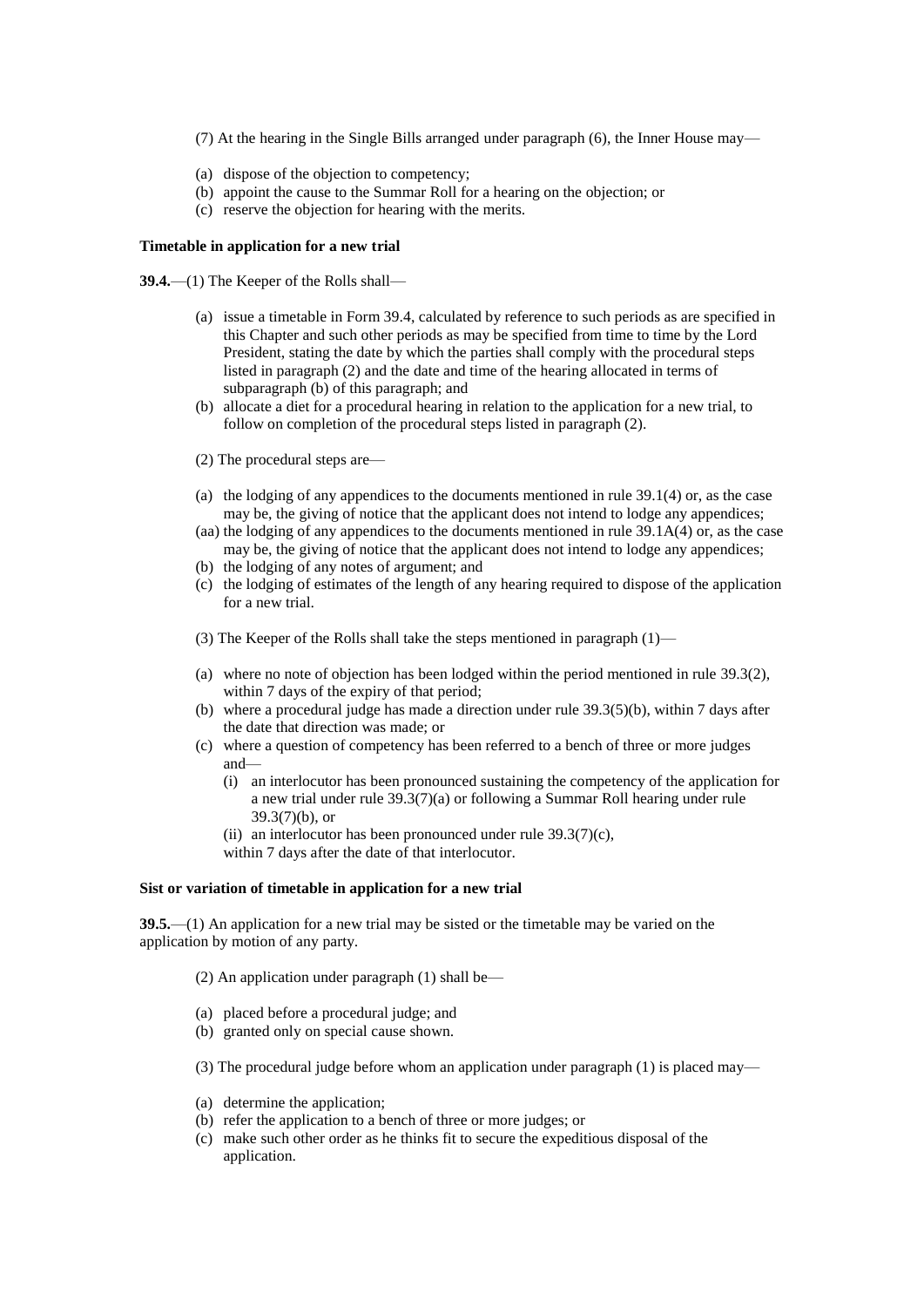- (4) Where the timetable is varied, the Keeper of the Rolls may —
- (a) discharge the procedural hearing fixed under rule 39.4(1)(b);
- (b) fix a date for a procedural hearing; and
- (c) issue a revised timetable in Form 39.4.
- (5) Upon recall of a sist, the Keeper of the Rolls may —
- (a) fix a date for a procedural hearing; and
- (b) issue a revised timetable in Form 39.4.

### **Failure to comply with timetable in application for a new trial**

**39.6.**—(1) Where a party fails to comply with the timetable, the Keeper may, whether on the motion of a party or otherwise, put the application for a new trial out for a hearing before a procedural judge.

- (2) At a hearing under paragraph (1), the procedural judge may—
- (a) in any case where the applicant or a respondent fails to comply with the timetable, make such order as he thinks fit to secure the expeditious disposal of the application;
- (b) in particular, where the applicant fails to comply with the timetable, refuse the application; or
- (c) in particular, where a sole respondent fails or all respondents fail to comply with the timetable, allow the application.

# **Procedural hearing in application for a new trial**

**39.7.**—(1) At the procedural hearing fixed under rules 39.4(1)(b), 39.5(4)(b) or (5)(a), the procedural judge shall ascertain, so far as reasonably practicable, the state of preparation of the parties.

- (2) The procedural judge may—
- (a) appoint the application to the Summar Roll for a hearing and allocate a date and time for that hearing;
- (b) appoint the application to the Single Bills for a hearing and allocate a date and time for that hearing; or
- (c) make such other order as he thinks fit to secure the expeditious disposal of the application.

#### **Lodging of appendix**

**39.8.** Rule 38.19 (lodging of appendices in reclaiming motions) shall, with the necessary modifications, apply to an application for a new trial under section 29(1) of the Act of 1988 or section 69(1) of the Act of 2014 as it applies to a reclaiming motion.

# **Applications to enter jury verdict**

**39.9.**—(1) An application under section 31(1) of the Act of 1988 (verdict returned subject to opinion of Inner House on point reserved) shall be made by motion to a procedural judge.

(2) On enrolling a motion under paragraph (1), the party enrolling it shall lodge in process four copies of the closed record incorporating—

- (a) all interlocutors pronounced in the cause and any amendments to the record allowed;
- (b) the issues and counter-issues;
- (c) any exception taken during the trial and the determination on it of the judge presiding at the trial; and
- (d) the verdict of the jury,

and send one copy of it to every other party.